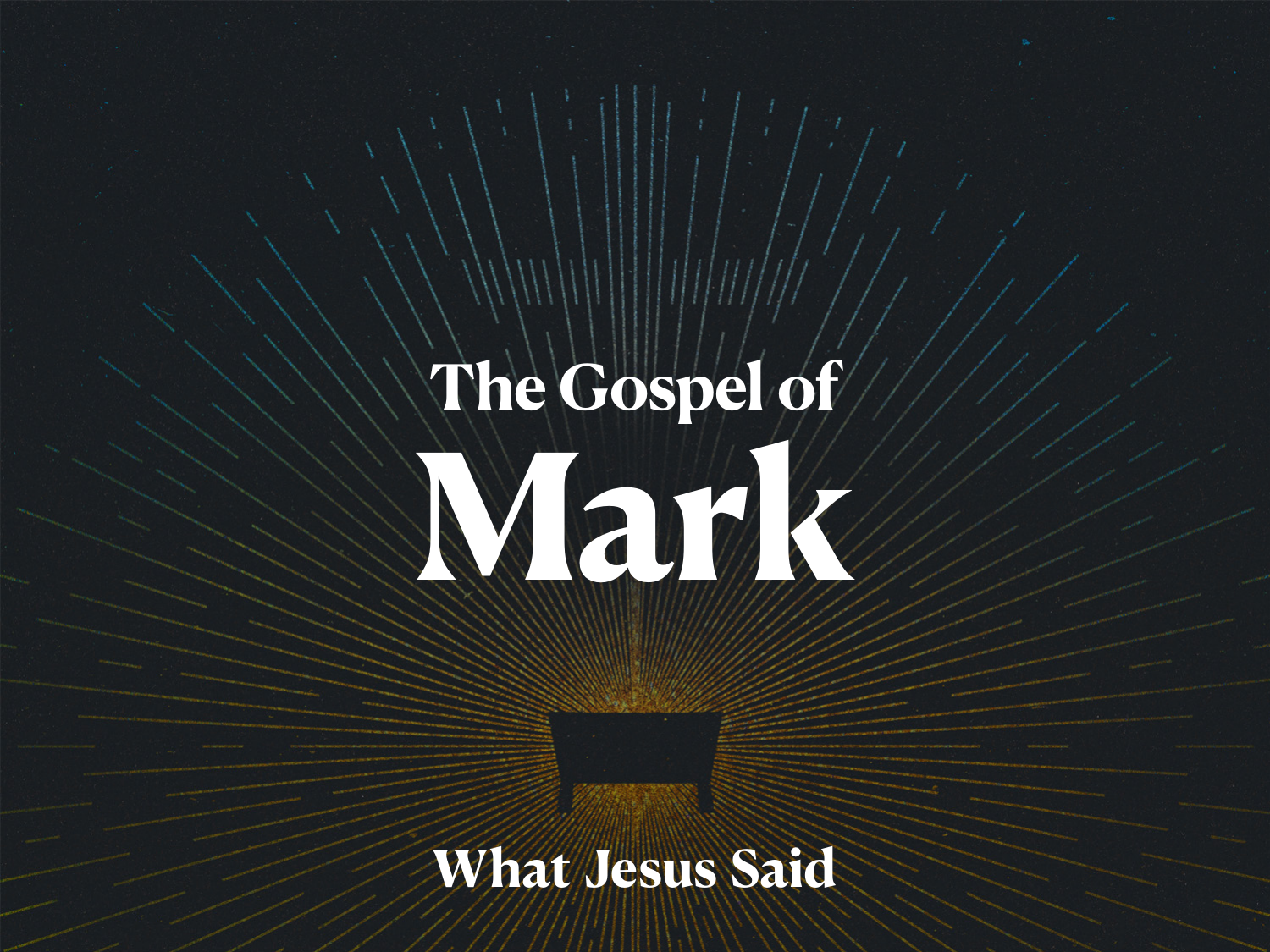#### **Helpful Facts about Mark:**

**Matthew includes 90% of Mark Luke includes 50% of Mark Approximately half the words and verses of Luke Probably the first gospel account written Mark most likely influenced by Peter**

> **The Gospel of Mark**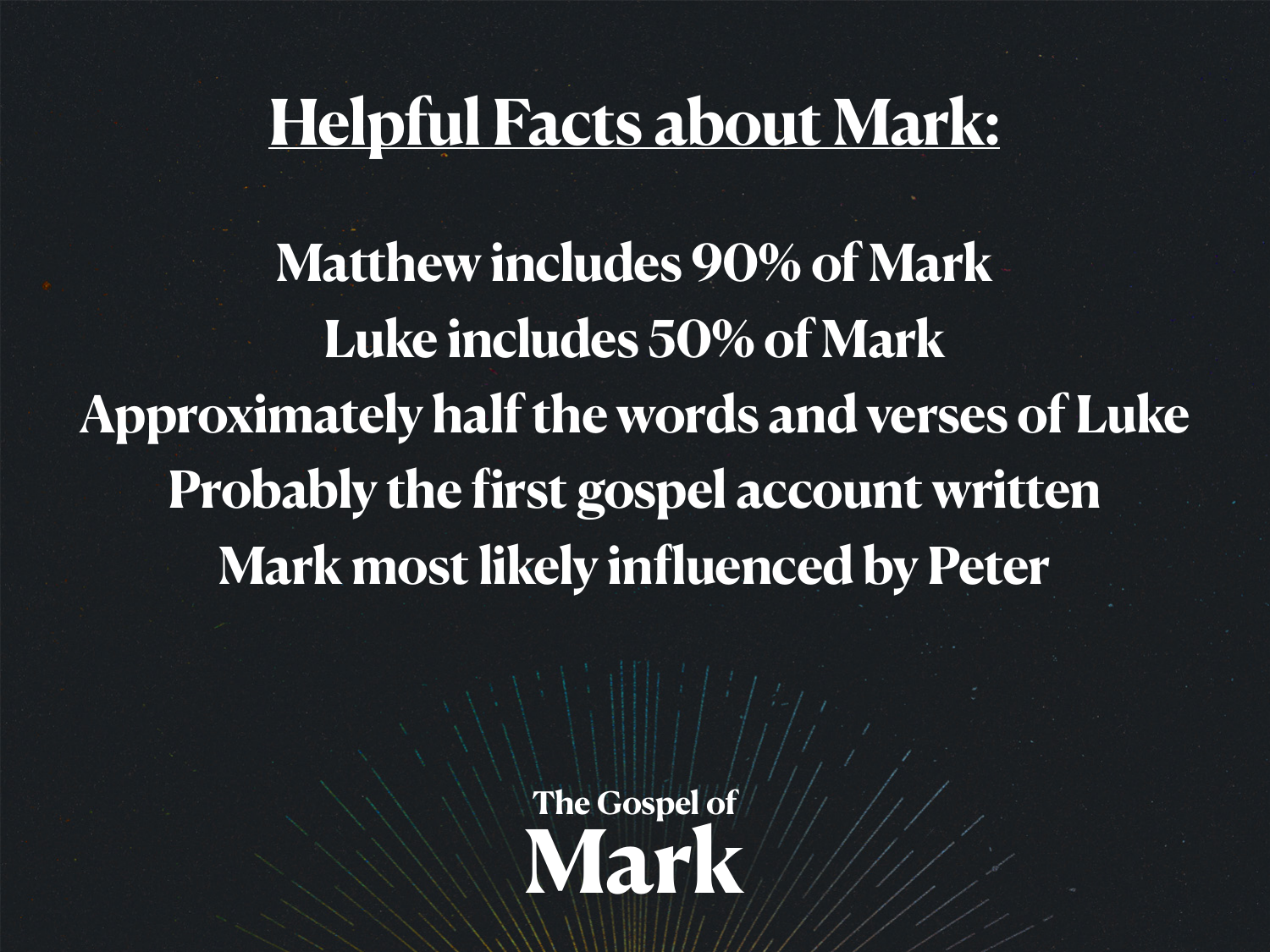‣ "…Do you not understand that whatever goes into the man from outside cannot defile him, because it… [goes] into his stomach and is eliminated"— Mark 7.18-19

- The first subject is food Jesus declared all food clean.
	- ➡ Jesus kept the law but spoke of its end (Mt. 5.17f)
- The second subject is the heart:
	- ➡ Sin proceeds forth from the heart (Mk. 7.20-23)
	- ➡ How does sin get into our hearts? Jesus just spoke of a way (Mk. 7.8f)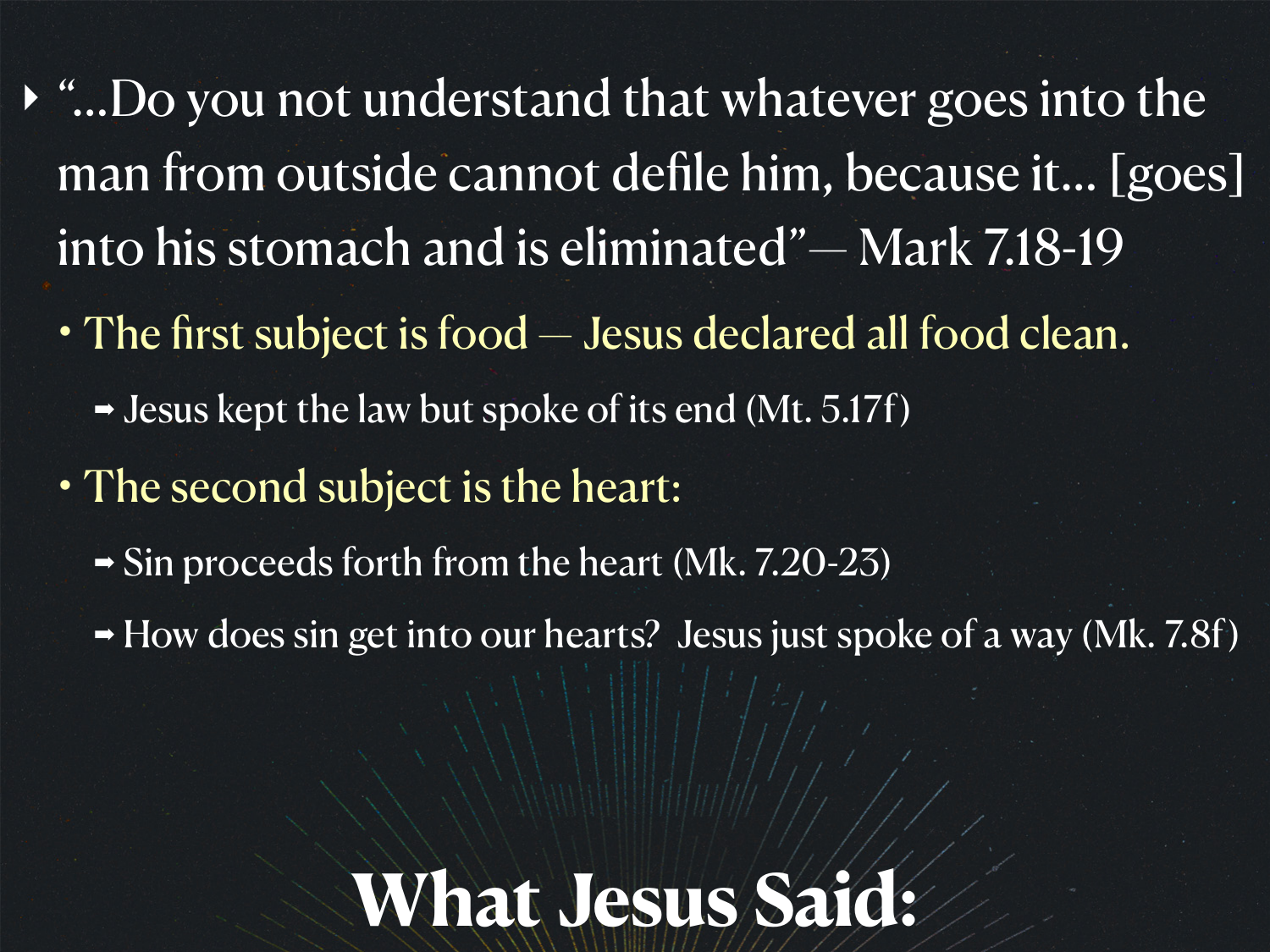- ‣ "And looking up to heaven with a deep sigh, He said to him, "Ephphatha!" that is, "Be opened!"" - Mark 7.34
	- An impaired man from Decapolis was brought to Jesus.
		- $\rightarrow$  Remember what Jesus had just said  $-7.14,16$
		- Jesus opened the ears of a deaf man as a sign for people the people!
	- But consider what else Jesus did he sighed.
		- ➡ Not because the healing was difficult or troublesome
		- ➡ Because of the situation which necessitated His healing (cf. John 1.3; Genesis 1.31).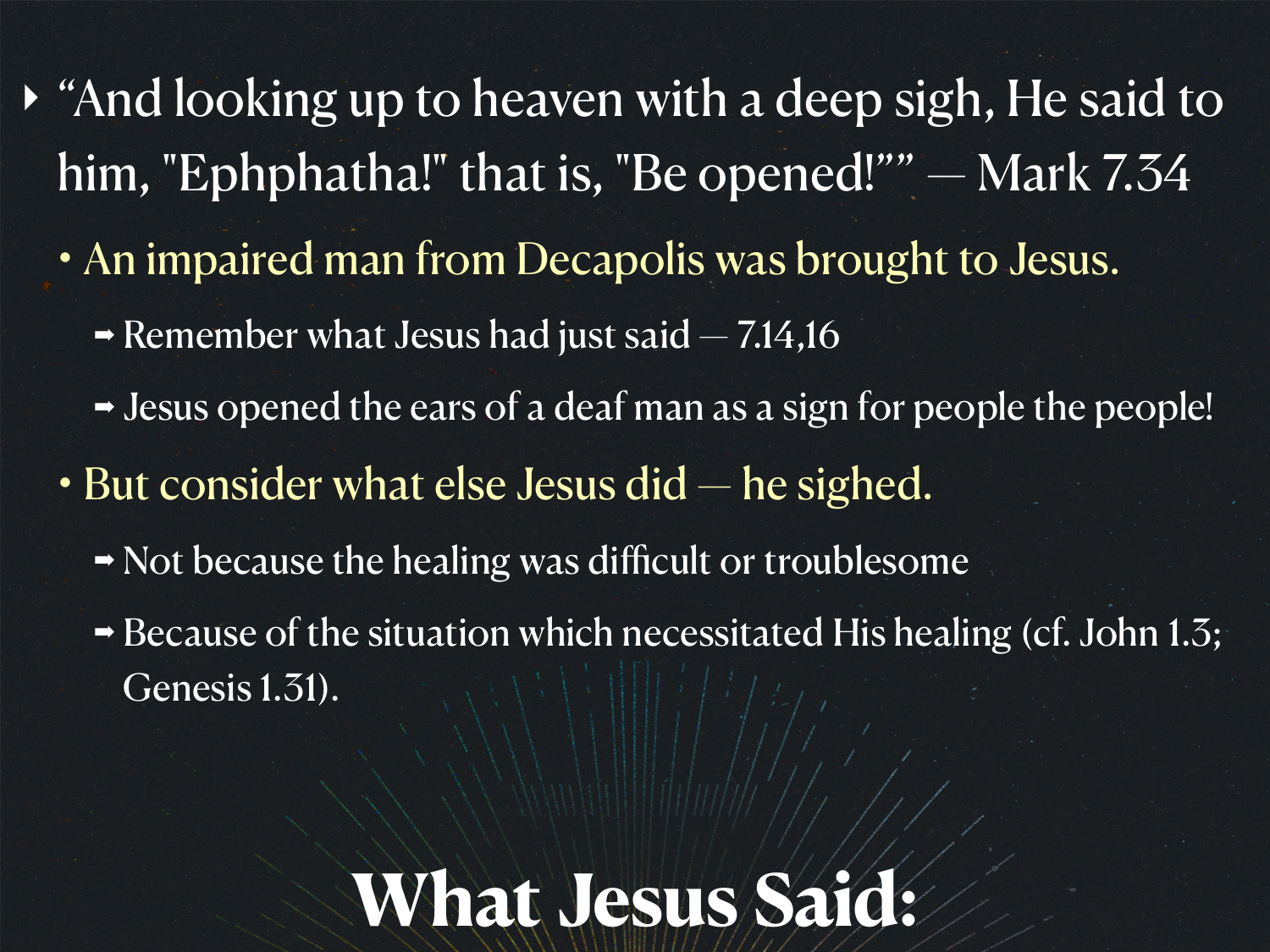- $\rightarrow$  "You are not far from the kingdom of God" Mark 12.34
	- Jesus is responding to the scribe who asked Him about the greatest command (12.28).
		- $\rightarrow$  The scribe was impressed with Jesus' answer (12.26f)
	- Jesus was equally impressed with the scribe's answer (12.34).
		- ➡ Because he was willing to listen (12.32-33)
		- Because he was willing to go against common sentiment (12.33b)
		- $\rightarrow$  Because he was near to the kingdom of God (12.34) perhaps all he lacked was accepting Jesus for who He was (cf. 12.6,10-12)
		- ➡ How sad to end "not far from the kingdom of God"!